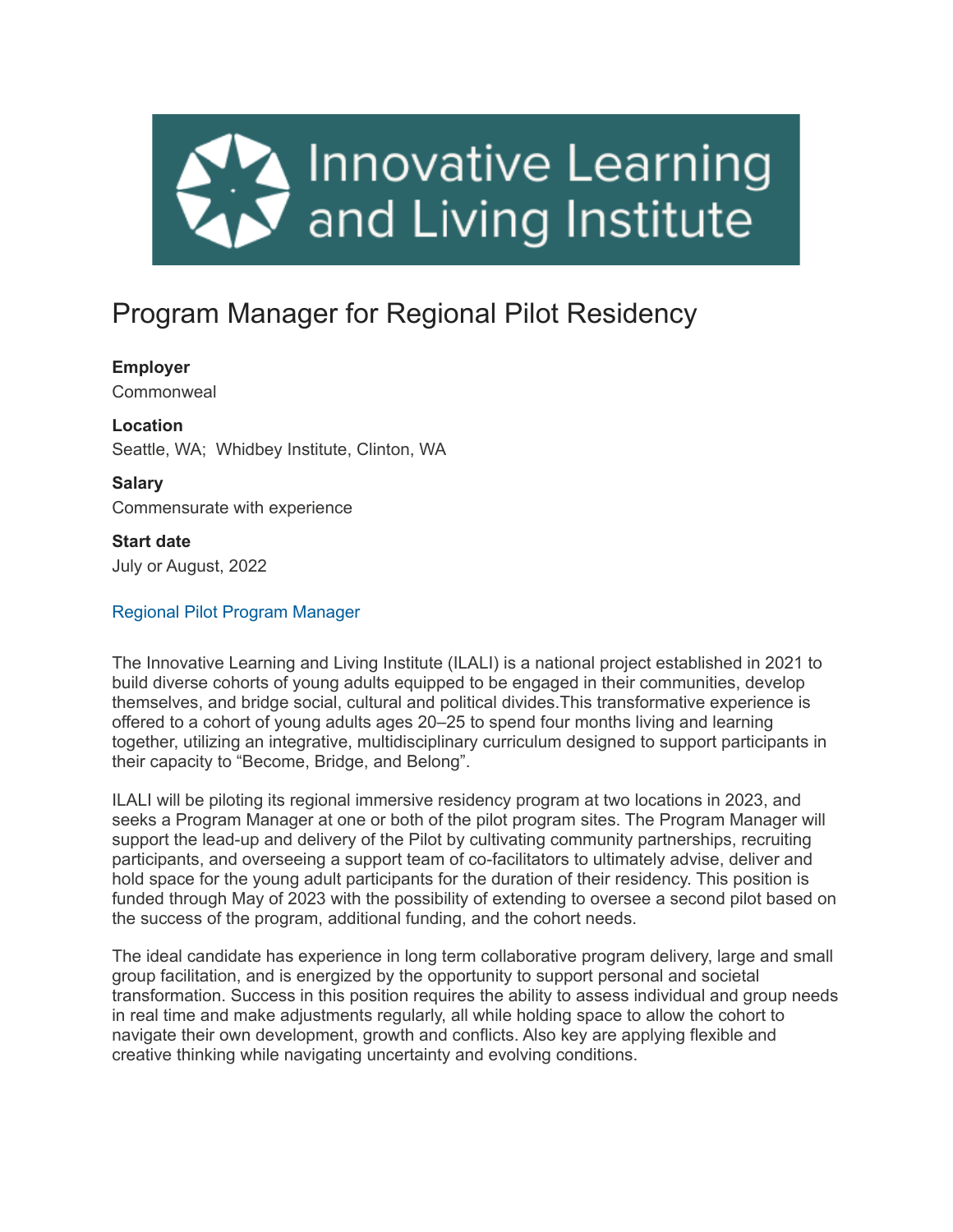# **Scope of Work**

- Adopt and commit to an inclusive, collaborative developmental approach to leading onsite staff, cohort and partners that supports ILALI's commitment to being a [transpartisan](http://mediatorsfoundation.org/resources-2/transpartisan-definition/) and deliberately [developmental](https://www.google.com/imgres?imgurl=https%3A%2F%2Ftools.syntropycenter.com%2Fwp-content%2Fuploads%2F2019%2F10%2Fddo2-diagram.jpg&imgrefurl=https%3A%2F%2Ftools.syntropycenter.com%2Fthe-ddo-process%2F&tbnid=Gcp1Jqk3CUnNkM&vet=12ahUKEwir7IHH6K_4AhWEAc0KHUpOAbUQMygLegUIARCvAQ..i&docid=GdrmUXDs8_R9kM&w=720&h=447&q=deliberately%20developmental%20organization&ved=2ahUKEwir7IHH6K_4AhWEAc0KHUpOAbUQMygLegUIARCvAQ) organization
- Manage preparatory and on-site day to day program logistics for staff and cohort, communicating with team, partners, and resources in line with developmental framework
- Initiate relationships with organizations and elected officials from a broad spectrum of political ideologies, from government agencies, and from other key social sectors
- Assess ongoing needs of cohort and support staff, liaising with partners at Whidbey and ILALI directors to communicate needs, successes and challenges

# **Primary Responsibilities**

## *Preparation and Coordination*

- With support from operations director, oversee applicant screening, gaining a strong understanding of the experience, worldview, needs and approach for each member of the cohort
- Regular outreach to new and existing community organizations, university officials and young adult professionals to promote ILALI's pilot residency experience
- Participate in in-depth training and ongoing learning of ILALI's full Integrative Curriculum, practices and conflict resolution approaches
- Act as primary liaison between applicants, parents and their ILALI program experience, providing regular communication points for applicants and responding to inquiries in a supportive and timely manner

### *Onsite Convening and Delivery*

- Day-to-day coordination for pilot program delivery, facilitation, and staff and cohort support, collaborating and liaising with ILALI directors, visiting facilitators, and host site partners
- Capture notes, takeaways, and next steps from support staff, cohort triads and critical conversations and incidents
- Regular review of ongoing program curriculum content with support staff prior to delivery
- Oversee structure for ongoing check-ins with support staff and cohort regarding ongoing group dynamics, curriculum, incidents and notable issues
- Support evaluation, monitoring, and re-entry of participants during and after program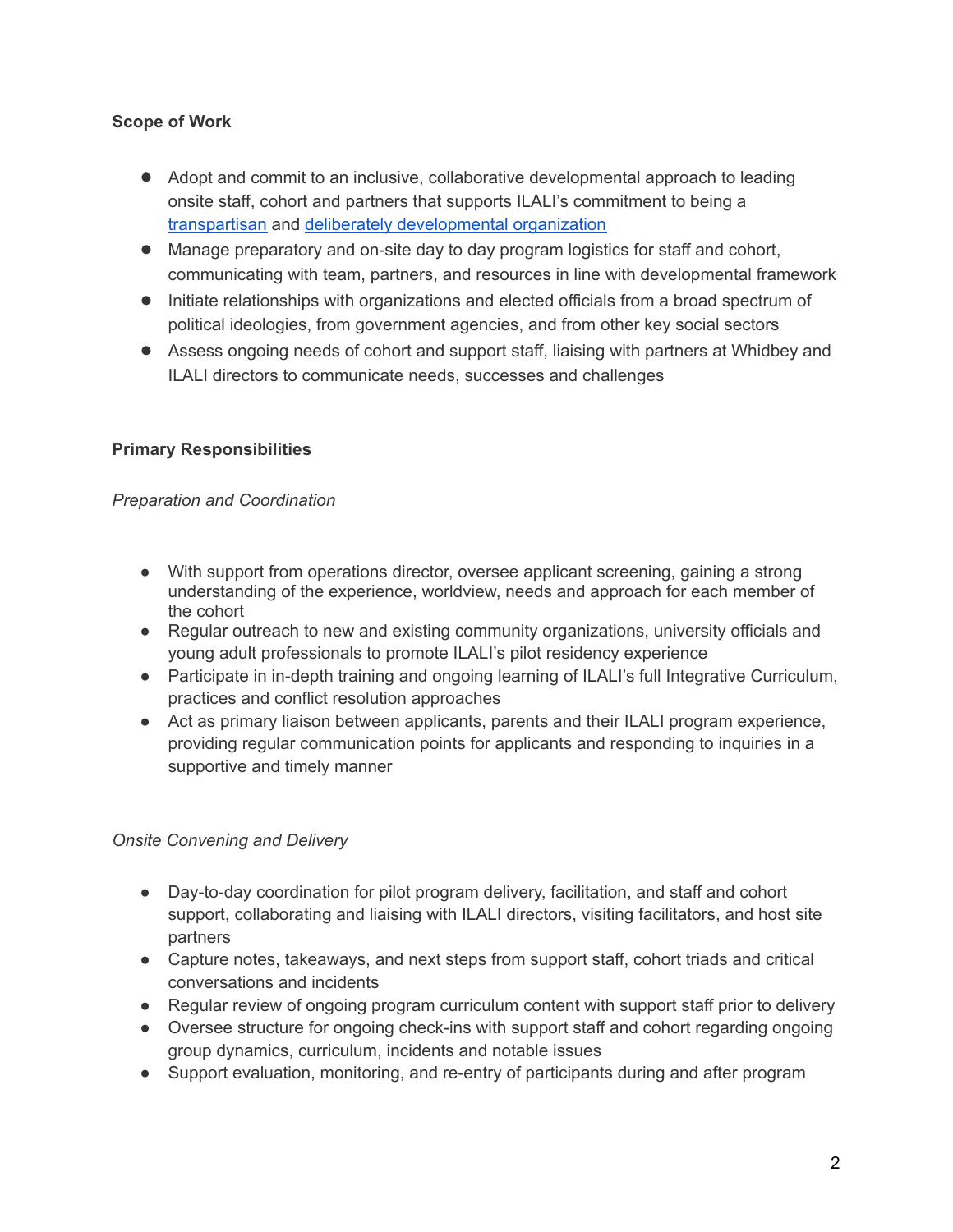### *Communication & connection*

- Maintain primary contact with host site partners, support staff, visiting facilitators and program applicants and participants
- Prior to and following program, maintain and make regular contributions to ILALI's social media channels
- Ensure clear, regular, and consistent flow of information to constituents, maintaining channels for sharing information and insights across parties including Slack, Zoom, and other communication
- Serve as regional presence for pilot marketing and partnership development activities, such as presenting at recruitment events and open house
- Respond to incoming inquiries from program applicants expressing interest as well as those enrolled
- Follow communications protocol and expectations for incidents and special circumstances

## **Desired Qualities, Experience, & Skills**

- Extensive experience delivering experiential or residential program experiences for young adults, such as residence life, leadership programs, camp, gap year experiences, outdoor education, etc.
- Background in emergent, creative or collaborative facilitation
- Experience holding polarities and conflict resolution with a broad range of populations, including socioeconomic, racial, gender, orientation, religious, political, and otherwise.
- An openness to holding the paradox of longer-term uncertainty paired with potential opportunity as the pilot phase evolves
- Natural communicator who listens deeply to center and prioritize the needs of others
- Highly collaborative leader and problem solver who is adaptive and comfortable working independently
- Demonstrated commitment to racial, social, environmental, and economic justice, and building bridges across communities (class, race, ideology, and geography)
- Affinity for adult development, social change, and community building

General Information

*Title: Program Manager*

*Organization: A collaboration between the Fetzer Institute and Commonweal*